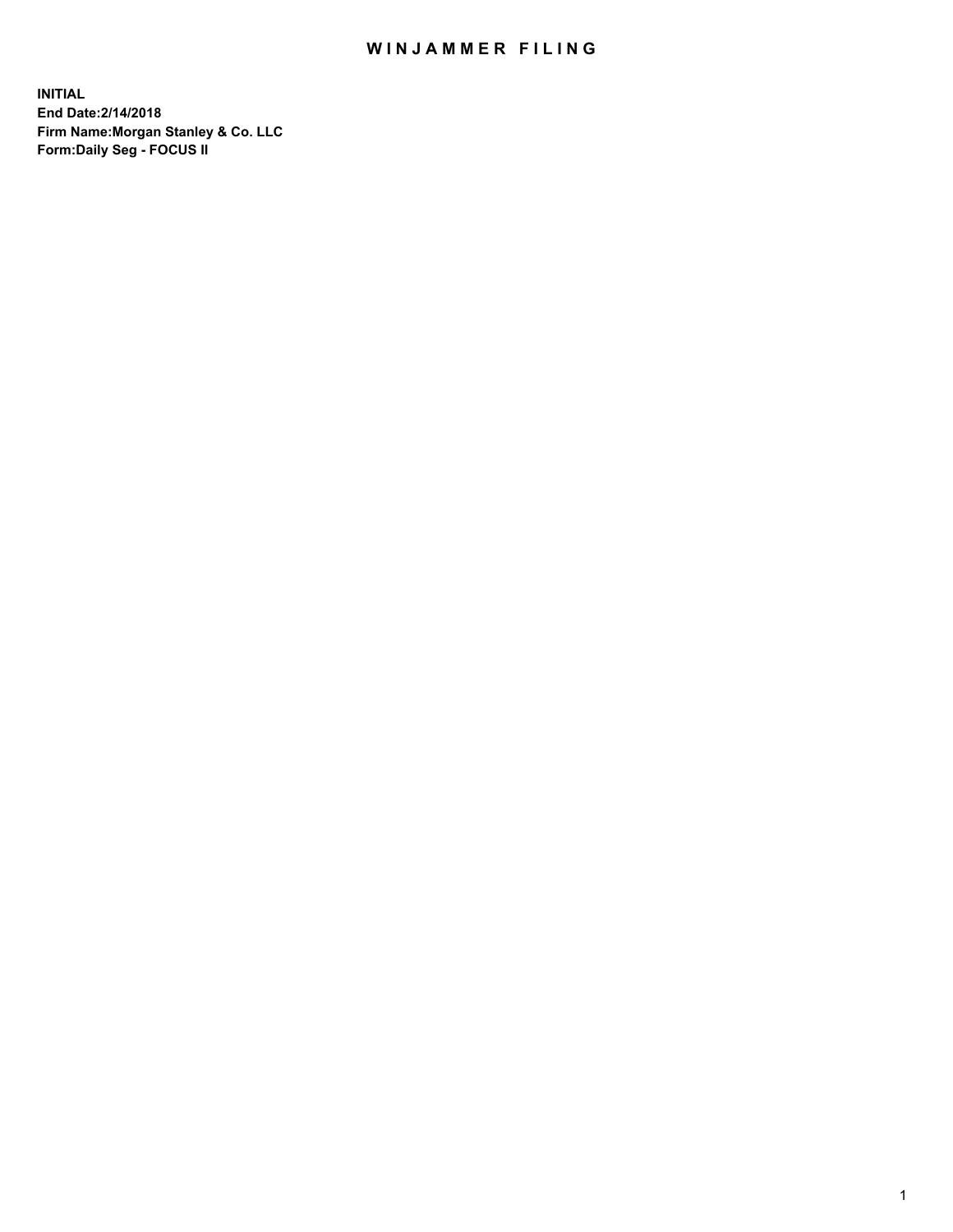#### **INITIAL End Date:2/14/2018 Firm Name:Morgan Stanley & Co. LLC Form:Daily Seg - FOCUS II Daily Segregation - Cover Page**

| Name of Company                                                                   | Morgan Stanley & Co. LLC     |
|-----------------------------------------------------------------------------------|------------------------------|
| <b>Contact Name</b>                                                               | Ikram Shah                   |
| <b>Contact Phone Number</b>                                                       | 212-276-0963                 |
| <b>Contact Email Address</b>                                                      | lkram.shah@morganstanley.com |
| FCM's Customer Segregated Funds Residual Interest Target (choose one):            |                              |
| a. Minimum dollar amount: ; or                                                    | 331,000,000                  |
| b. Minimum percentage of customer segregated funds required:%; or                 |                              |
| c. Dollar amount range between: and; or                                           | 00                           |
| d. Percentage range of customer segregated funds required between: % and %.       | 0 <sub>0</sub>               |
|                                                                                   |                              |
| FCM's Customer Secured Amount Funds Residual Interest Target (choose one):        |                              |
| a. Minimum dollar amount: ; or                                                    | 140,000,000                  |
| b. Minimum percentage of customer secured funds required:%; or                    |                              |
| c. Dollar amount range between: and; or                                           | 00                           |
| d. Percentage range of customer secured funds required between: % and %.          | 0 <sub>0</sub>               |
|                                                                                   |                              |
| FCM's Cleared Swaps Customer Collateral Residual Interest Target (choose one):    |                              |
| a. Minimum dollar amount: ; or                                                    | 92,000,000                   |
| b. Minimum percentage of cleared swaps customer collateral required:% ; or        | <u>0</u>                     |
| c. Dollar amount range between: and; or                                           | <u>00</u>                    |
| d. Percentage range of cleared swaps customer collateral required between:% and%. | 00                           |

Attach supporting documents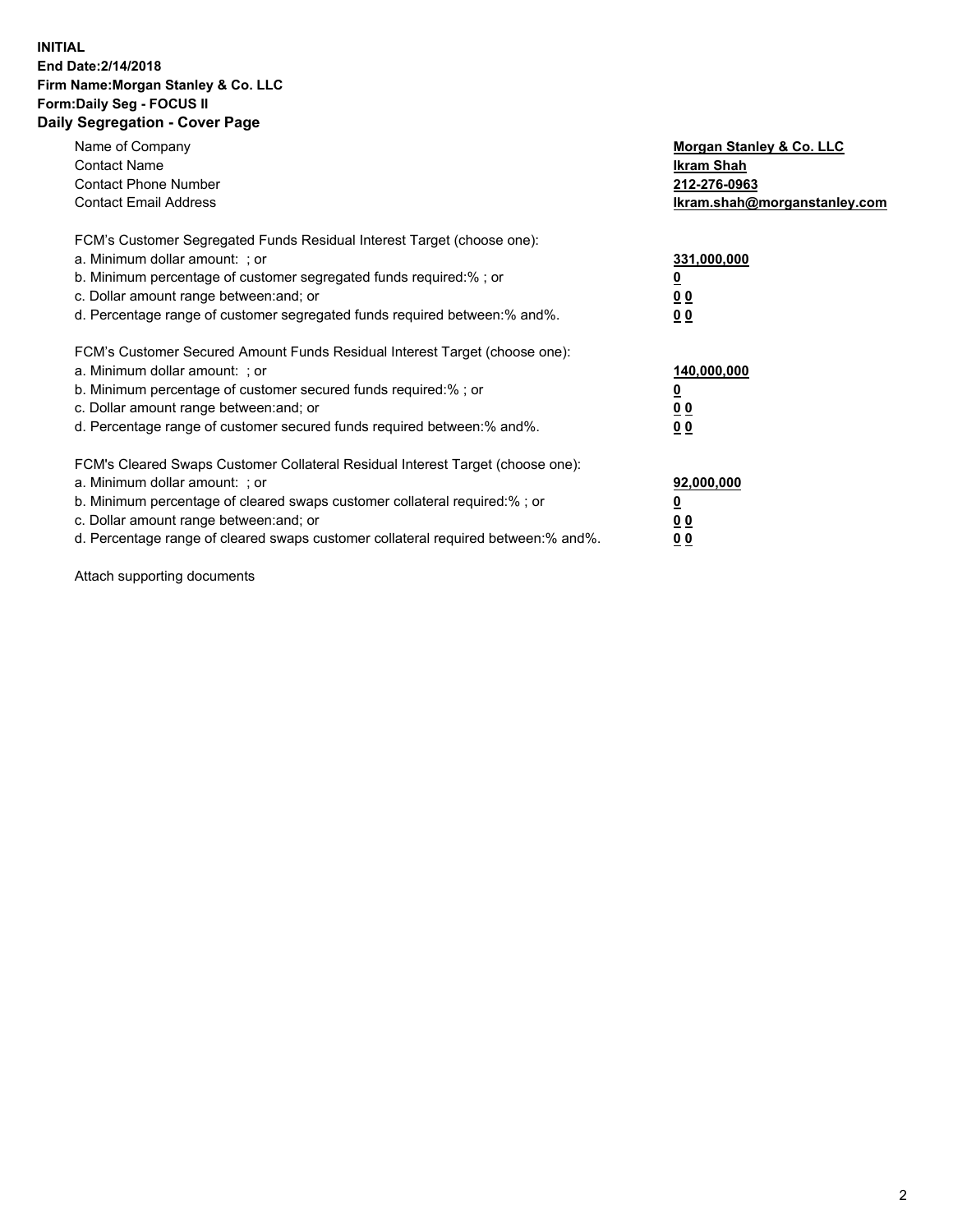### **INITIAL End Date:2/14/2018 Firm Name:Morgan Stanley & Co. LLC Form:Daily Seg - FOCUS II**

# **Daily Segregation - Secured Amounts**

|    | <u>, pany ovyrvyatron ovodrod Amodrite</u>                                                                 |                                   |
|----|------------------------------------------------------------------------------------------------------------|-----------------------------------|
|    | Foreign Futures and Foreign Options Secured Amounts                                                        |                                   |
|    | Amount required to be set aside pursuant to law, rule or regulation of a foreign                           | $0$ [7305]                        |
|    | government or a rule of a self-regulatory organization authorized thereunder                               |                                   |
| 1. | Net ledger balance - Foreign Futures and Foreign Option Trading - All Customers                            |                                   |
|    | A. Cash                                                                                                    | 3,777,039,072 [7315]              |
|    | B. Securities (at market)                                                                                  | 1,745,714,452 [7317]              |
| 2. | Net unrealized profit (loss) in open futures contracts traded on a foreign board of trade                  | -17,467,457 [7325]                |
| 3. | Exchange traded options                                                                                    |                                   |
|    | a. Market value of open option contracts purchased on a foreign board of trade                             | 25,275,209 [7335]                 |
|    | b. Market value of open contracts granted (sold) on a foreign board of trade                               | -23,814,950 [7337]                |
| 4. | Net equity (deficit) (add lines 1.2. and 3.)                                                               | 5,506,746,326 [7345]              |
| 5. | Account liquidating to a deficit and account with a debit balances - gross amount                          | 19,864,682 [7351]                 |
|    | Less: amount offset by customer owned securities                                                           | -19,046,814 [7352] 817,868 [7354] |
| 6. | Amount required to be set aside as the secured amount - Net Liquidating Equity                             | 5,507,564,194 [7355]              |
|    | Method (add lines 4 and 5)                                                                                 |                                   |
| 7. | Greater of amount required to be set aside pursuant to foreign jurisdiction (above) or line                | 5,507,564,194 [7360]              |
|    | 6.                                                                                                         |                                   |
|    | FUNDS DEPOSITED IN SEPARATE REGULATION 30.7 ACCOUNTS                                                       |                                   |
| 1. | Cash in banks                                                                                              |                                   |
|    | A. Banks located in the United States                                                                      | 670,144,269 [7500]                |
|    | B. Other banks qualified under Regulation 30.7                                                             | 684,255,656 [7520] 1,354,399,925  |
|    |                                                                                                            | [7530]                            |
| 2. | Securities                                                                                                 |                                   |
|    | A. In safekeeping with banks located in the United States                                                  | 286,503,057 [7540]                |
|    | B. In safekeeping with other banks qualified under Regulation 30.7                                         | 0 [7560] 286,503,057 [7570]       |
| 3. | Equities with registered futures commission merchants                                                      |                                   |
|    | A. Cash                                                                                                    | 7,954,562 [7580]                  |
|    | <b>B.</b> Securities                                                                                       | $0$ [7590]                        |
|    | C. Unrealized gain (loss) on open futures contracts                                                        | <u>-2,019,063</u> [7600]          |
|    | D. Value of long option contracts                                                                          | $0$ [7610]                        |
|    | E. Value of short option contracts                                                                         | 0 [7615] 5,935,499 [7620]         |
| 4. | Amounts held by clearing organizations of foreign boards of trade                                          |                                   |
|    | A. Cash                                                                                                    | $0$ [7640]                        |
|    | <b>B.</b> Securities                                                                                       | $0$ [7650]                        |
|    | C. Amount due to (from) clearing organization - daily variation                                            | $0$ [7660]                        |
|    | D. Value of long option contracts                                                                          | $0$ [7670]                        |
|    | E. Value of short option contracts                                                                         | 0 [7675] 0 [7680]                 |
| 5. | Amounts held by members of foreign boards of trade                                                         |                                   |
|    | A. Cash                                                                                                    | 2,606,573,133 [7700]              |
|    | <b>B.</b> Securities                                                                                       | 1,459,211,395 [7710]              |
|    | C. Unrealized gain (loss) on open futures contracts                                                        | <u>-15,448,394</u> [7720]         |
|    | D. Value of long option contracts                                                                          |                                   |
|    | E. Value of short option contracts                                                                         | 25,275,209 [7730]                 |
|    |                                                                                                            | -23,814,950 [7735] 4,051,796,393  |
|    |                                                                                                            | [7740]                            |
| 6. | Amounts with other depositories designated by a foreign board of trade                                     | $0$ [7760]                        |
| 7. | Segregated funds on hand                                                                                   | $0$ [7765]                        |
| 8. | Total funds in separate section 30.7 accounts                                                              | 5,698,634,874 [7770]              |
| 9. | Excess (deficiency) Set Aside for Secured Amount (subtract line 7 Secured Statement<br>Page 1 from Line 8) | 191,070,680 [7380]                |

- 10. Management Target Amount for Excess funds in separate section 30.7 accounts **140,000,000** [7780]
- 11. Excess (deficiency) funds in separate 30.7 accounts over (under) Management Target **51,070,680** [7785]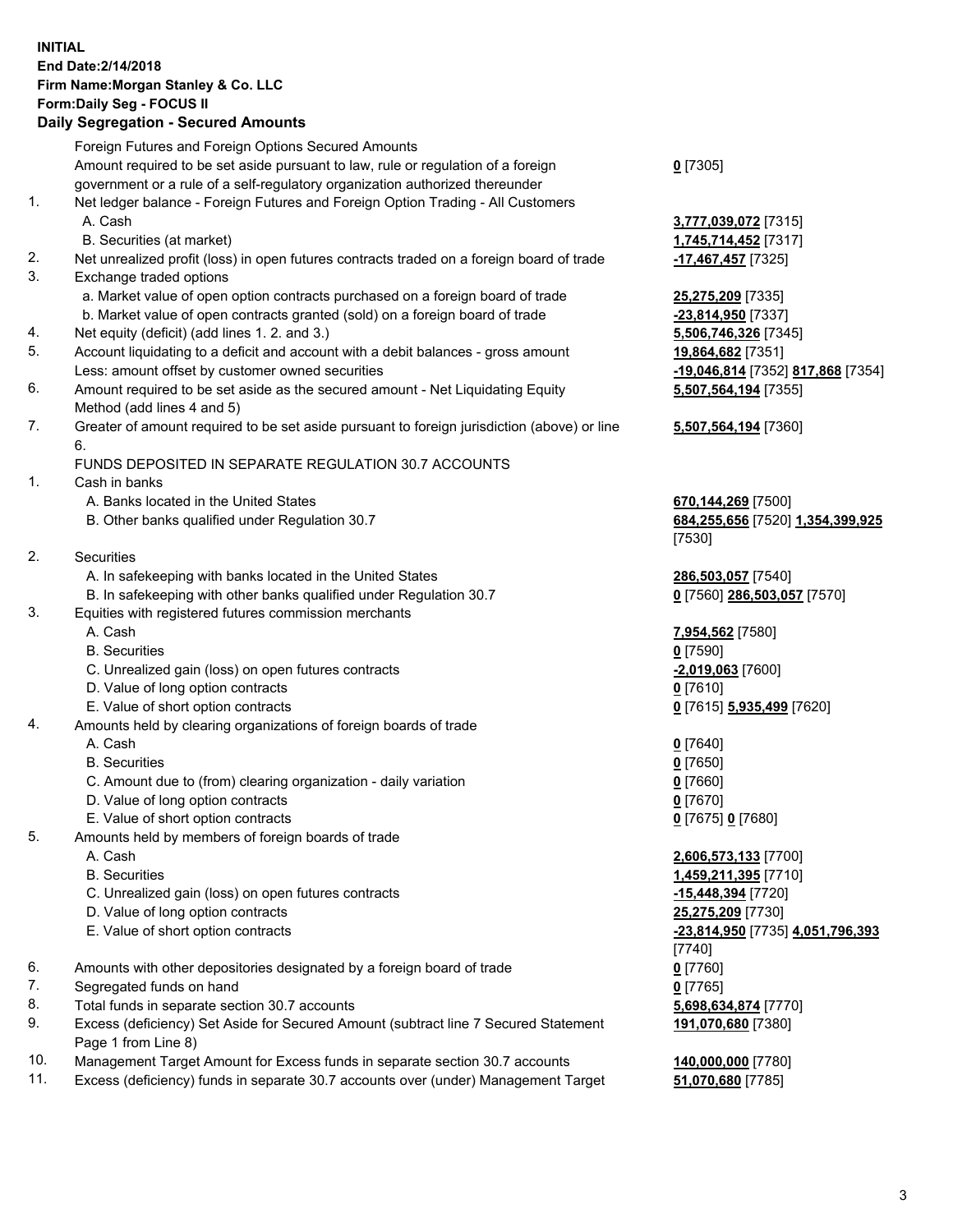### **INITIAL End Date:2/14/2018 Firm Name:Morgan Stanley & Co. LLC Form:Daily Seg - FOCUS II**

# **Daily Segregation - Segregation Statement**

SEGREGATION REQUIREMENTS(Section 4d(2) of the CEAct) 1. Net ledger balance A. Cash **11,626,282,412** [7010] B. Securities (at market) **5,320,007,754** [7020] 2. Net unrealized profit (loss) in open futures contracts traded on a contract market **-1,081,618,289** [7030] 3. Exchange traded options A. Add market value of open option contracts purchased on a contract market **527,772,016** [7032] B. Deduct market value of open option contracts granted (sold) on a contract market **-763,912,125** [7033] 4. Net equity (deficit) (add lines 1, 2 and 3) **15,628,531,768** [7040] 5. Accounts liquidating to a deficit and accounts with debit balances - gross amount **681,148,276** [7045] Less: amount offset by customer securities **-601,475,752** [7047] **79,672,524** [7050] 6. Amount required to be segregated (add lines 4 and 5) **15,708,204,292** [7060] FUNDS IN SEGREGATED ACCOUNTS 7. Deposited in segregated funds bank accounts A. Cash **4,408,064,795** [7070] B. Securities representing investments of customers' funds (at market) **0** [7080] C. Securities held for particular customers or option customers in lieu of cash (at market) 8. Margins on deposit with derivatives clearing organizations of contract markets A. Cash **6,210,326,974** [7100] B. Securities representing investments of customers' funds (at market) **0** [7110] C. Securities held for particular customers or option customers in lieu of cash (at market) 9. Net settlement from (to) derivatives clearing organizations of contract markets **385,893,753** [7130] 10. Exchange traded options A. Value of open long option contracts **527,772,016** [7132] B. Value of open short option contracts **-763,912,125** [7133] 11. Net equities with other FCMs A. Net liquidating equity **3,343,912** [7140] B. Securities representing investments of customers' funds (at market) **0** [7160] C. Securities held for particular customers or option customers in lieu of cash (at market) **0** [7170] 12. Segregated funds on hand **0** [7150] 13. Total amount in segregation (add lines 7 through 12) **16,091,497,079** [7180] 14. Excess (deficiency) funds in segregation (subtract line 6 from line 13) **383,292,787** [7190] 15. Management Target Amount for Excess funds in segregation **331,000,000** [7194]

16. Excess (deficiency) funds in segregation over (under) Management Target Amount Excess

**1,030,384,558** [7090]

**4,289,623,196** [7120]

**52,292,787** [7198]